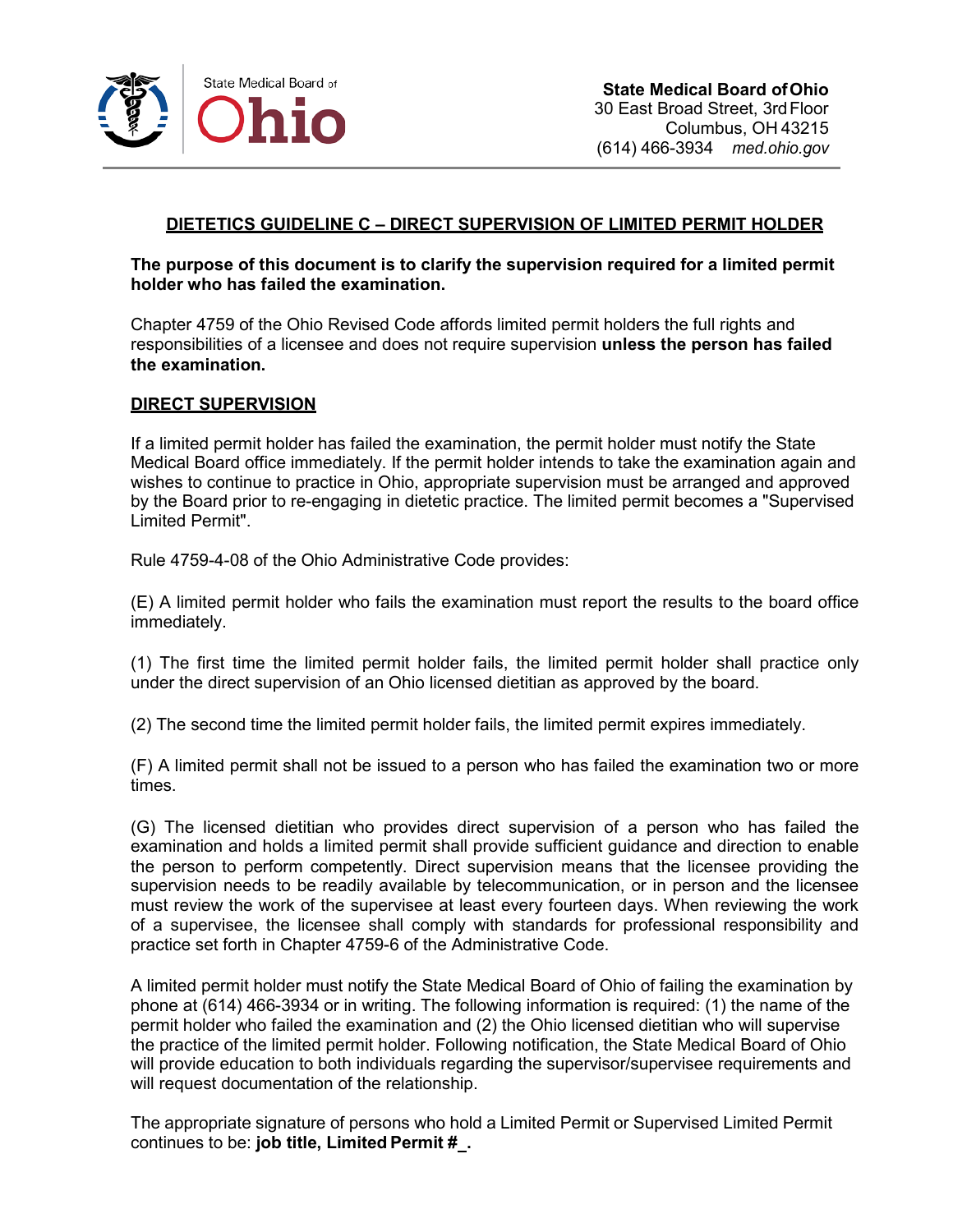**Limited permits expire on the expiration date which appears on the permit. It is illegal to continue to practice on an expired permit or license and penalties do apply.**

*This document is only a guideline and should not be interpreted as all-inclusive or exclusive. Violations reported to the Board will be reviewed on a case by case basis.*

See also: Laws and rules governing the practice of dietetics in Ohio in Chapter 4759 of the Ohio Revised Code and the Ohio Administrative Code.